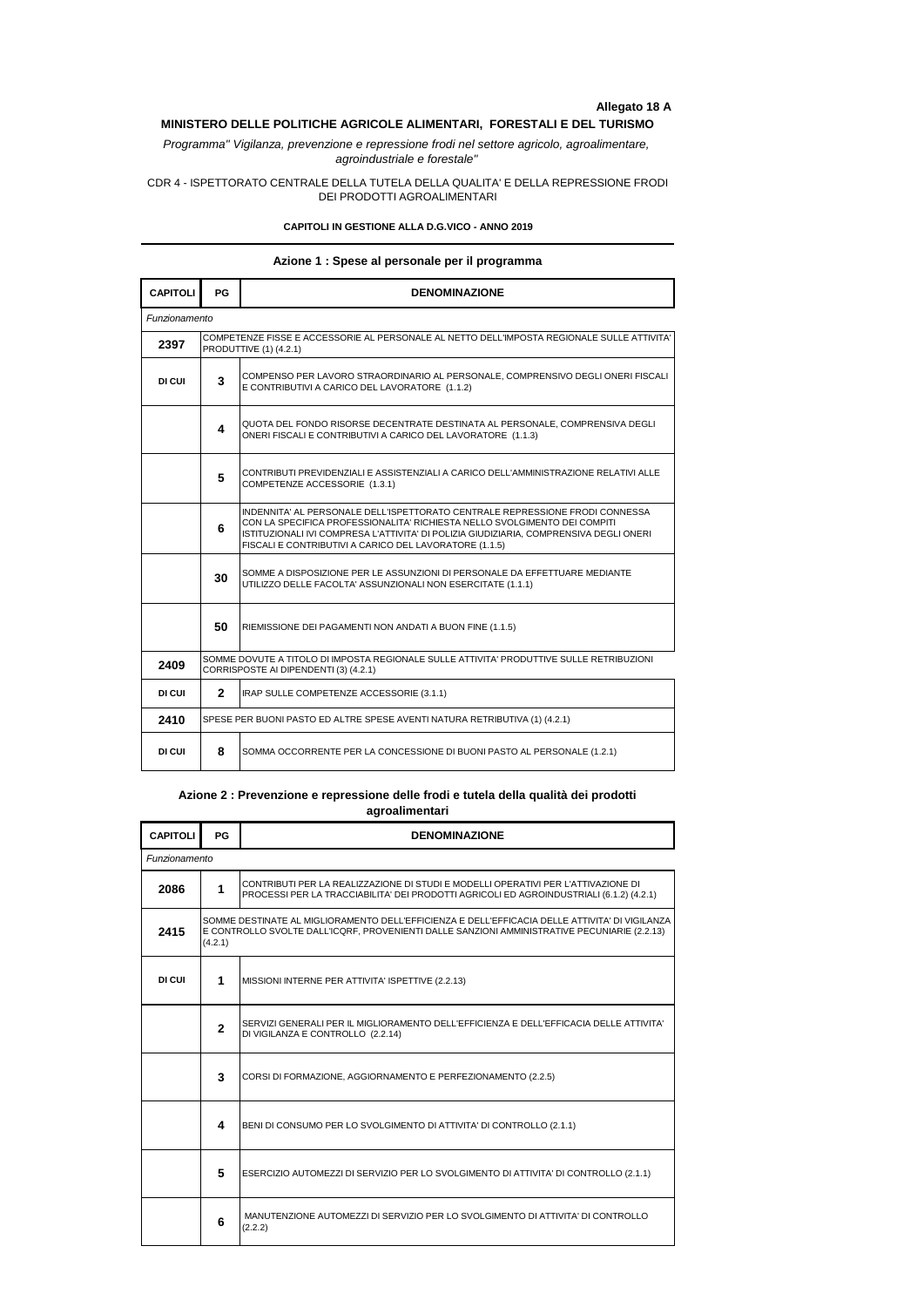| 2460   | SPESE PER ACQUISTO DI BENI E SERVIZI (2) (4.2.1) |                                                                                                                                                                                                                                                                    |
|--------|--------------------------------------------------|--------------------------------------------------------------------------------------------------------------------------------------------------------------------------------------------------------------------------------------------------------------------|
| DI CUI | $\mathbf{2}$                                     | MISSIONI ALL'INTERNO (2.2.13)                                                                                                                                                                                                                                      |
|        | 3                                                | MISSIONI ALL'ESTERO (2.2.13)                                                                                                                                                                                                                                       |
|        | 4                                                | INDENNITA' DI TRASFERIMENTO E DI TRASFERTA (2.2.13)                                                                                                                                                                                                                |
|        | 5                                                | SPESE PER L'ATTUAZIONE DI CORSI DI PREPARAZIONE, FORMAZIONE, AGGIORNAMENTO E<br>PERFEZIONAMENTO DEL PERSONALE. PARTECIPAZIONE ALLE SPESE PER CORSI INDETTI DA<br>ENTI, ISTITUTI ED AMMINISTRAZIONI VARIE. SPESE PER L'ESPLETAMENTO DI CONCORSI (2.2.5)             |
|        | 6                                                | SPESE PER LA SORVEGLIANZA SANITARIA E SICUREZZA SUI LUOGHI DI LAVORO CONNESSE CON<br>L'ATTIVITÀ DI ISPEZIONE E TUTELA DELLA QUALITÀ E REPRESSIONE FRODI DEI PRODOTTI<br>AGROALIMENTARE (2.2.6)                                                                     |
|        | 7                                                | BENI DI CONSUMO PER IL FUNZIONAMENTO DEGLI UFFICI CENTRALI E PERIFERICI (2.1.1)                                                                                                                                                                                    |
|        | 8                                                | SPESE PER L'ACQUISTO E LA STAMPA DI PUBBLICAZIONI TECNICO-SCIENTIFICHE (2.1.1)                                                                                                                                                                                     |
|        | 9                                                | SPESE PER IL PAGAMENTO DEI CANONI ACQUA, LUCE, ENERGIA ELETTRICA, GAS E TELEFONI,<br>CONVERSAZIONI TELEFONICHE NONCHE' PER LA PULIZIA. IL RISCALDAMENTO ED IL<br>CONDIZIONAMENTO D'ARIA DEI LOCALI (2.2.3)                                                         |
|        | 10                                               | MANUTENZIONE DEI MEZZI DI TRASPORTO (2.2.2)                                                                                                                                                                                                                        |
|        | 11                                               | SPESE PER CONVENZIONI CON IL CREA, ISTITUTI UNIVERSITARI ED ISTITUTI PUBBLICI (2.2.10)                                                                                                                                                                             |
|        | $12 \,$                                          | SPESE PER LE ANALISI DI REVISIONE (2.2.14)                                                                                                                                                                                                                         |
|        | 13                                               | SPESE PER LA MANUTENZIONE ORDINARIA E LA RIPARAZIONE DI MOBILI E ARREDI, IMPIANTI ED<br>ATTREZZATURE DI UFFICIO (2.2.2)                                                                                                                                            |
|        | 14                                               | SPESE PER LO SVOLGIMENTO DI CONGRESSI, RIUNIONI, GRUPPI DI LAVORO A CARATTERE<br>NAZIONALE ED INTERNAZIONALE, NONCHÉ PER LA TRADUZIONE, ANCHE DA PARTE DI ESTRANEI<br>ALL'AMMINISTRAZIONE, DI TESTI, ATTI, DOCUMENTI (2.2.7)                                       |
|        | 15                                               | SPESE PER IL FUNZIONAMENTO DI CONSIGLI, COMITATI E COMMISSIONI NONCHE' SPESE PER<br>CONSULENZE E PRESTAZIONI DA TERZI (2.2.8)                                                                                                                                      |
|        | 16                                               | FITTO DI LOCALI ED ONERI ACCESSORI, NOLEGGI E LEASING (2.2.1)                                                                                                                                                                                                      |
|        | 17                                               | SPESE RELATIVE ALLA MANUTENZIONE DI IMPIANTI E ATTREZZATURE, ALL'ADEGUAMENTO DELLA<br>SICUREZZA NEI LUOGHI DI LAVORO ED AGLI INTERVENTI DI PICCOLA MANUTENZIONE SUGLI<br><b>IMMOBILI (2.2.2)</b>                                                                   |
|        | 18                                               | SPESE PER IL CONFERIMENTO DI BORSE DI STUDIO A LAUREATI E DIPLOMATI DA IMPIEGARE NEI<br>LABORATORI DELL'ICQRF (2.2.14)                                                                                                                                             |
|        | 19                                               | ESERCIZIO DEI MEZZI DI TRASPORTO (2.2.2)                                                                                                                                                                                                                           |
|        | 20                                               | NOLEGGIO DEI MEZZI DI TRASPORTO (2.2.2)                                                                                                                                                                                                                            |
|        | 22                                               | SPESE POSTALI, TELEGRAFICHE E VALORI BOLLATI (2.2.4)                                                                                                                                                                                                               |
|        | 23                                               | ASSICURAZIONI DI BENI IMMOBILI E MOBILI (2.2.14)                                                                                                                                                                                                                   |
|        | 24                                               | IMPOSTE, TASSE ED ALTRI SERVIZI AMMINISTRATIVI (2.2.14)                                                                                                                                                                                                            |
| 2462   | 1                                                | SPESE PER ASSICURARE CONDIZIONI DI TRASPARENZA DEL MERCATO E PER CONTRASTARE<br>L'ANDAMENTO ANOMALO DEI PREZZI<br>NELLE FILIERE AGROALIMENTARI (2.2.14) (4.2.1)                                                                                                    |
| 2465   | 1                                                | SPESE PER IL CONFERIMENTO DI INCARICHI DI STUDIO E CONSULENZA NON PREVISTE DA<br>ESPRESSE DISPOSIZIONI NORMATIVE E REGOLAMENTARI (2.2.10) (4.2.1)                                                                                                                  |
| 2472   |                                                  | SPESE PER LITI, ARBITRAGGI, RISARCIMENTI ED ACCESSORI. RIMBORSO DELLE SPESE DI PATROCINIO<br>LEGALE (12.2.3) (4.2.1)                                                                                                                                               |
| DI CUI | 1                                                | SPESE PER LITI, ARBITRAGGI, RISARCIMENTI ED ACCESSORI. RIMBORSO DELLE SPESE DI<br>PATROCINIO LEGALE (12.2.3) (4.2.1)                                                                                                                                               |
|        | $\mathbf{2}$                                     | ESTINZIONE DEI DEBITI PREGRESSI CHE NON HANNO IMPATTO SULL'INDEBITAMENTO NETTO<br>$(12.2.3)$ $(4.2.1)$                                                                                                                                                             |
| 2481   |                                                  | SOMMA DA ASSEGNARE ALL'AGENZIA DEL DEMANIO PER IL PAGAMENTO DEI CANONI DI LOCAZIONE PER<br>GLI IMMOBILI ASSEGNATI ALLE AMMINISTRAZIONI DELLO STATO NONCHE' PER QUELLI IN USO CONFERITI O<br>TRASFERITI AI FONDI COMUNI DI INVESTIMENTO IMMOBILIARE (2.2.1) (4.2.1) |
| DI CUI | 1                                                | SOMMA DA ASSEGNARE ALL'AGENZIA DEL DEMANIO PER IL PAGAMENTO DEI CANONI DI<br>LOCAZIONE PER GLI IMMOBILI ASSEGNATI ALLE AMMINISTRAZIONI DELLO STATO (2.2.1) (4.2.1)                                                                                                 |
|        | $\mathbf{2}$                                     | SOMMA DA ASSEGNARE ALL'AGENZIA DEL DEMANIO PER IL PAGAMENTO DEI CANONI DI<br>LOCAZIONE PER GLI IMMOBILI ASSEGNATI ALLE AMMINISTRAZIONI DELLO STATO PER LE<br>ESIGENZE DEL COMANDO DEI CARABINIERI POLITICHE AGRICOLE (2.2.1) (4.2.1)                               |
| 2482   | 1                                                | MANUTENZIONE ORDINARIA DEGLI IMMOBILI (2.2.2) (4.2.1)                                                                                                                                                                                                              |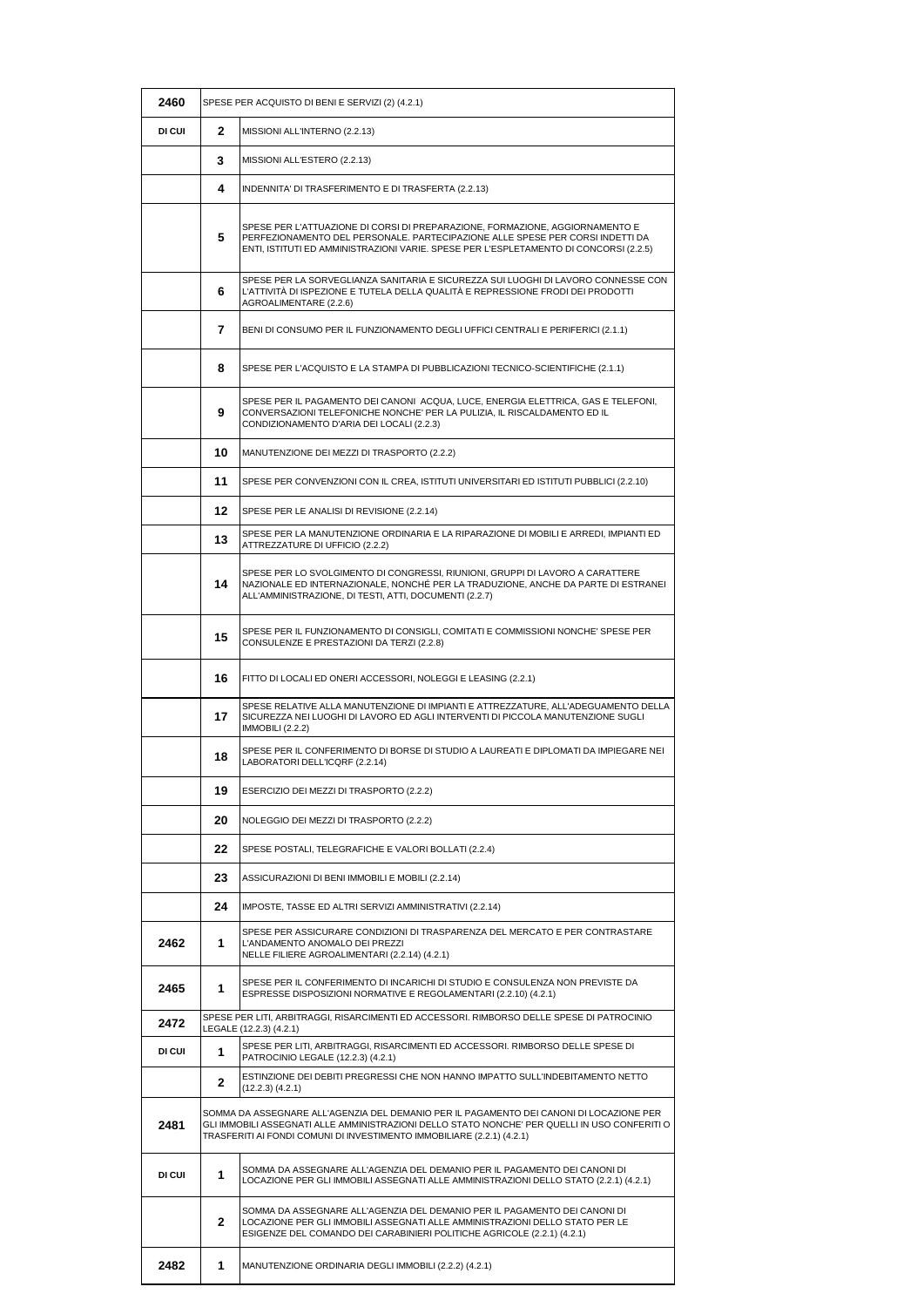| Investimenti |                                                                                   |                                                                                                                                                                                                                                                                                                                                                    |
|--------------|-----------------------------------------------------------------------------------|----------------------------------------------------------------------------------------------------------------------------------------------------------------------------------------------------------------------------------------------------------------------------------------------------------------------------------------------------|
| 7856         | 1                                                                                 | SPESE DI MANUTENZIONE STRAORDINARIA SU IMMOBILI. IMPIANTI E ATTREZZATURE PER<br>L'ADEGUAMENTO DELLA SICUREZZA NEI LUOGHI DI LAVORO AI SENSI DEL D.L.VO 81/2008 E PER<br>GLI INTERVENTI DICHIARATI DI SOMMA URGENZA CONNESSI CON L'ATTIVITÀ DI ISPEZIONE E<br>TUTELA DELLA QUALITÀ E REPRESSIONE FRODI DEI PRODOTTI AGROALIMENTARI (21.1.4) (4.2.1) |
| 7860         |                                                                                   | SPESE PER IL POTENZIAMENTO DELLE STRUTTURE CENTRALI E PERIFERICHE, PER L'ACQUISIZIONE DELLE<br>ATTREZZATURE D'UFFICIO (21.1.2) (4.2.1)                                                                                                                                                                                                             |
| DI CUI       | 1                                                                                 | SPESE PER IL POTENZIAMENTO DELLE STRUTTURE CENTRALI E PERIFERICHE, PER<br>L'ACQUISIZIONE DELLE ATTREZZATURE D'UFFICIO (21.1.9) (4.2.1)                                                                                                                                                                                                             |
|              | $\mathbf{2}$                                                                      | FINALIZZAZIONE DEL FONDO DI PARTE CAPITALE ALIMENTATO DALLE RISORSE FINANZIARIE<br>RIVENIENTI DAL RIACCERTAMENTO DEI RESIDUI PASSIVI PERENTI DA DESTINARE ALLE SPESE<br>PER IL POTENZIAMENTO DELLE STRUTTURE CENTRALI E PERIFERICHE DELL'ICQ (21.1.9)                                                                                              |
| 7901         | 1                                                                                 | SPESE PER L'ACQUISTO E LA MANUTENZIONE STRAORDINARIA DI MEZZI DI TRASPORTO (21.1.1)<br>(4.2.1)                                                                                                                                                                                                                                                     |
| 7902         | 1                                                                                 | SPESE PER ACQUISTO DI ATTREZZATURE E APPARECCHIATURE NON INFORMATICHE, DI MOBILIO<br>E DI DOTAZIONI LIBRARIE (21.1.2) (4.2.1)                                                                                                                                                                                                                      |
| 7905         | $\mathbf{1}$                                                                      | SPESE PER LA REALIZZAZIONE DI PROGRAMMI DI RICERCA E SPERIMENTAZIONE DA REALIZZARE<br>DIRETTAMENTE PER LA LOTTA ALLE FRODI NEL SETTORE AGROALIMENTARE (21.1.9) (4.2.1)                                                                                                                                                                             |
| 7910         | SPESE PER LA REALIZZAZIONE E LO SVILUPPO DEL SISTEMA INFORMATIVO (21.1.6) (4.2.1) |                                                                                                                                                                                                                                                                                                                                                    |
| DI CUI       | 1                                                                                 | HARDWARE E SOFTWARE DI BASE (21.1.6)                                                                                                                                                                                                                                                                                                               |
|              | $\mathbf{2}$                                                                      | SOFTWARE APPLICATIVO (21.1.6)                                                                                                                                                                                                                                                                                                                      |
|              | 3                                                                                 | RETI (21.1.6)                                                                                                                                                                                                                                                                                                                                      |
| 7911         | 1                                                                                 | SOMME DESTINATE AL POTENZIAMENTO DELLE ATTIVITA', DELLE STRUTTURE E DEGLI IMPIANTI<br>PER LA VIGILANZA E IL CONTROLLO.SVOLTE DALL'ISPETTORATO CENTRALE DELLA TUTELA<br>DELLA QUALITA' E DELLA REPRESSIONE FRODI DEI PRODOTTI AGROALIMENTARI, PROVENIENTI<br>DALLE SANZIONI AMMINISTRATIVE PECUNIARIE (21.1.9)                                      |

#### **Azione 3 : Analisi di laboratorio ed attività di ricerca e sperimentazione analitica per il contrasto alle frodi agroalimentari**

| <b>CAPITOLI</b> | <b>PG</b>                                                                                                                                                                                            | <b>DENOMINAZIONE</b>                                                                                                                                                                                                                                   |
|-----------------|------------------------------------------------------------------------------------------------------------------------------------------------------------------------------------------------------|--------------------------------------------------------------------------------------------------------------------------------------------------------------------------------------------------------------------------------------------------------|
| Funzionamento   |                                                                                                                                                                                                      |                                                                                                                                                                                                                                                        |
| 2414            | SOMME DESTINATE AL MIGLIORAMENTO DELL'EFFICIENZA E DELL'EFFICACIA DELLE ATTIVITA' DI VIGILANZA<br>E CONTROLLO SVOLTE DALL'ICQRF, PROVENIENTI DALLE SANZIONI AMMINISTRATIVE PECUNIARIE (2)<br>(4.2.1) |                                                                                                                                                                                                                                                        |
| DI CUI          | 1                                                                                                                                                                                                    | SOMME DESTINATE AL MIGLIORAMENTO DELL'EFFICIENZA E DELL'EFFICACIA DELLE ATTIVITA' DI<br>VIGILANZA E CONTROLLO SVOLTE DALL'ICQRF, PROVENIENTI DALLE SANZIONI AMMINISTRATIVE<br>PECUNIARIE (2.2.14)                                                      |
|                 | $\mathbf{2}$                                                                                                                                                                                         | MISSIONI INTERNE PER ATTIVITA' ISPETTIVE (2.2.13)                                                                                                                                                                                                      |
|                 | 3                                                                                                                                                                                                    | CORSI DI FORMAZIONE, AGGIORNAMENTO E PERFEZIONAMENTO (2.2.5)                                                                                                                                                                                           |
|                 | 4                                                                                                                                                                                                    | BENI DI CONSUMO PER LO SVOLGIMENTO DI ATTIVITA' DI CONTROLLO (2.1.1)                                                                                                                                                                                   |
|                 | 5                                                                                                                                                                                                    | SPESE PER LA MANUTENZIONE DELLE ATTREZZATURE DI LABORATORIO PER LO SVOLGIMENTO<br>DI ATTIVITA' DI CONTROLLO (2.2.2)                                                                                                                                    |
| 2461            |                                                                                                                                                                                                      | SPESE PER ACQUISTO DI BENI E SERVIZI (2) (4.2.1)                                                                                                                                                                                                       |
| DI CUI          | 1                                                                                                                                                                                                    | MISSIONI ALL'INTERNO (2.2.13)                                                                                                                                                                                                                          |
|                 | $\mathbf{2}$                                                                                                                                                                                         | MISSIONI ALL'ESTERO (2.2.13)                                                                                                                                                                                                                           |
|                 | 5                                                                                                                                                                                                    | SPESE PER L'ATTUAZIONE DI CORSI DI PREPARAZIONE, FORMAZIONE, AGGIORNAMENTO E<br>PERFEZIONAMENTO DEL PERSONALE. PARTECIPAZIONE ALLE SPESE PER CORSI INDETTI DA<br>ENTI, ISTITUTI ED AMMINISTRAZIONI VARIE. SPESE PER L'ESPLETAMENTO DI CONCORSI (2.2.5) |
|                 | 6                                                                                                                                                                                                    | SPESE PER LA SORVEGLIANZA SANITARIA E SICUREZZA SUI LUOGHI DI LAVORO (2.2.6)                                                                                                                                                                           |
|                 | 7                                                                                                                                                                                                    | BENI DI CONSUMO PER IL FUNZIONAMENTO DEGLI UFFICI CENTRALI E PERIFERICI (2.1.1)                                                                                                                                                                        |
|                 | 9                                                                                                                                                                                                    | SPESE PER IL PAGAMENTO DEI CANONI ACQUA, LUCE, ENERGIA ELETTRICA, GAS E TELEFONI.<br>CONVERSAZIONI TELEFONICHE, NONCHE' PER LA PULIZIA, IL RISCALDAMENTO ED IL<br>CONDIZIONAMENTO D'ARIA DEI LOCALI (2.2.3)                                            |
|                 | 10                                                                                                                                                                                                   | MANUTENZIONE DEI MEZZI DI TRASPORTO (2.2.2)                                                                                                                                                                                                            |
|                 | 11                                                                                                                                                                                                   | SPESE PER CONVENZIONI CON IL CREA, ISTITUTI UNIVERSITARI ED ISTITUTI PUBBLICI (2.2.10)                                                                                                                                                                 |
|                 | 13                                                                                                                                                                                                   | SPESE PER LA MANUTENZIONE DELLE ATTREZZATURE DI LABORATORIO (2.2.2)                                                                                                                                                                                    |
|                 | 15                                                                                                                                                                                                   | SPESE PER IL FUNZIONAMENTO DI CONSIGLI, COMITATI E COMMISSIONI NONCHE' SPESE PER<br>CONSULENZE E PRESTAZIONI DA TERZI (2.2.8)                                                                                                                          |
|                 | 16                                                                                                                                                                                                   | FITTO DI LOCALI ED ONERI ACCESSORI, NOLEGGI E LEASING (2.2.1)                                                                                                                                                                                          |
|                 | 17                                                                                                                                                                                                   | SPESE RELATIVE ALLA MANUTENZIONE DI IMPIANTI E ATTREZZATURE. ALL'ADEGUAMENTO DELLA<br>SICUREZZA NEI LUOGHI DI LAVORO ED AGLI INTERVENTI DI PICCOLA MANUTENZIONE SUGLI<br><b>IMMOBILI (2.2.2)</b>                                                       |
|                 | 18                                                                                                                                                                                                   | SPESE PER IL CONFERIMENTO DI BORSE DI STUDIO A LAUREATI E DIPLOMATI DA IMPIEGARE NEI<br>LABORATORI DELL'ICQRF (2.2.14)                                                                                                                                 |
|                 | 19                                                                                                                                                                                                   | ESERCIZIO DEI MEZZI DI TRASPORTO (2.2.2)                                                                                                                                                                                                               |
|                 | 22                                                                                                                                                                                                   | SPESE POSTALI, TELEGRAFICHE E VALORI BOLLATI (2.2.4)                                                                                                                                                                                                   |
|                 | 23                                                                                                                                                                                                   | ASSICURAZIONI DI BENI IMMOBILI E MOBILI (2.2.14)                                                                                                                                                                                                       |
|                 | 24                                                                                                                                                                                                   | IMPOSTE TASSE ED ALTRI SERVIZI AMMINISTRATIVI (2.2.14)                                                                                                                                                                                                 |
| 2483            | 1                                                                                                                                                                                                    | MANUTENZIONE ORDINARIA DEGLI IMMOBILI (2.2.2) (4.2.1)                                                                                                                                                                                                  |